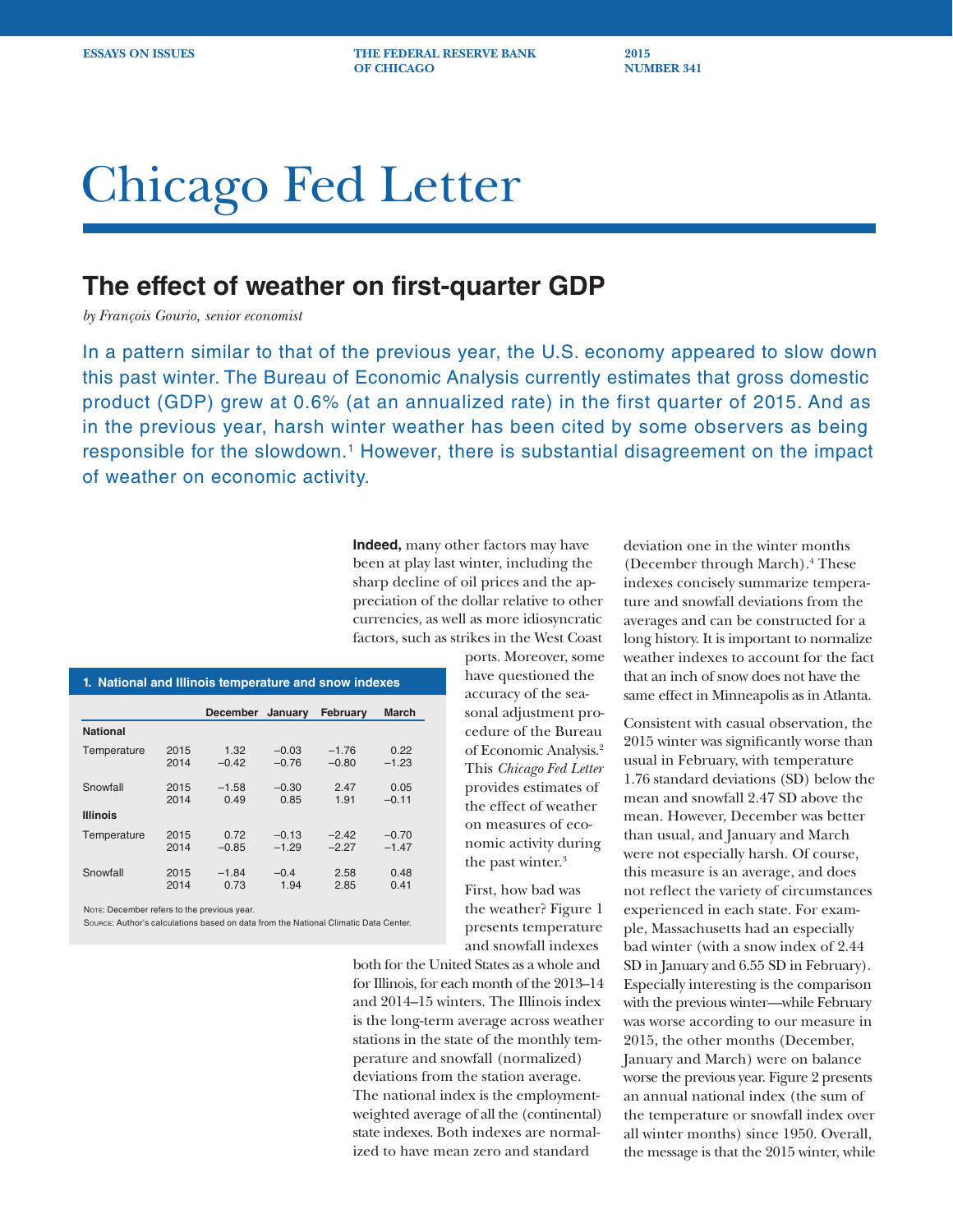



worse than average, was not nearly as bad as 2014.

#### **Clear weather effect on some monthly indicators**

To estimate the effect of weather on economic activity, I use a simple linear regression model in which the dependent variable is a measure of economic activity, such as the growth rate of industrial production, and the independent variables are current and lagged temperature and snowfall indexes. As described in Bloesch and Gourio (2015), the key result is that weather affects monthly indicators significantly, but there is a strong and nearly complete rebound within a couple of months. Not surprisingly, some indicators are affected more than others, for example, car sales, hours worked, core orders of new capital goods, and all housingrelated variables (construction employment and housing starts and permits), and to some extent retail sales and industrial production.

Figure 3 reports, for each indicator, the data as well as the estimated weather effect during each month.<sup>5</sup> If we look at nonfarm payrolls, probably the most closely watched economic indicator, we see relatively strong growth last winter of about 0.2% (250,000 new jobs) per month, slowing down in March to 0.06%. The weather effect is estimated to be small except in February, when it

reached  $-0.07\%$ .<sup>6</sup> The weather effect hence cannot explain the slowdown in nonfarm payrolls, since the timing of the harsh weather (in February) did not coincide with the employment slowdown (in March). Similarly, average hours worked or housing permits (not shown) remained strong in February when we would have expected a large decline based on the weather.

However, weather can

help account for the behavior of some other indicators. For example, car sales were weak, especially in February, and rebounded in March. In our model, weather subtracted 2% and 3% from car sales in January and February, respectively, and added almost 4% in March. Similarly, weather helps account for some of the variations in retail sales, industrial production, core orders, and housing starts.

Overall, weather affected some economic statistics in an important way. But consistent with previous work, I find that bad weather does not always coincide with weak economic indicators. Moreover, the effect on the entire first quarter is likely even smaller.

#### **Overall effect on GDP is likely small**

There are three simple reasons why the effect of weather on quarterly growth (as measured by GDP) is typically small. First, as illustrated in the car sales example, the bounce-back typically happens very fast, usually the following month. This implies that most of the negative effect of a harsh January or February would be undone by the end of the first quarter. Second, while some economic indicators are affected by temperature or snowfall, others are not affected much or may even benefit from harsh weather. For example, utilities produce more energy (and hence add to GDP

growth) when the temperature falls.7 And third, there is little serial correlation in temperature and snowfall, so that quarterly weather is typically less extreme than monthly weather due to averaging out.

To illustrate this more formally, I construct quarterly temperature and snowfall indexes as the average of temperature and snowfall indexes in each quarter and estimate linear regressions of firstquarter real GDP growth on these quarterly weather indexes (see figure 4). The coefficient estimates have the expected sign: Lower temperature or higher snowfall reduces GDP growth. However, these results are not statistically significant, and the magnitude of the effects is fairly small. For instance, even the very harsh 2013–14 winter is estimated to have reduced GDP growth by only about 0.5% (annualized rate). The 2014–15 winter is roughly half as bad, as shown in figures 1 and 2, so the effect would be even smaller.

GDP can be noisy, so I also tried alternative measures of economic activity, such as gross domestic income (GDI) and final sales to private domestic purchasers (FSDP). The latter measure strips out some volatile components from GDP: net exports, government purchases, and inventories. None of these results are significant. The point estimates of GDI suggest an effect of about 1% in 2013–14 and half that in 2014–15.

It is possible that the model is too simple and that a significant effect might be uncovered using a different model, more efficient statistical techniques, or better data. However, the simple approach works fairly well for monthly indicators, as shown earlier (and in more detail in Bloesch and Gourio, 2015). Why would it generate statistically and economically significant results using monthly indicators and only small, insignificant effects using quarterly data? One interpretation is that an important share of the bounce-back happens very quickly within the quarter.

Another piece of evidence that supports weak effects on quarterly income comes from state-level data on personal income and labor earnings. Studying state-level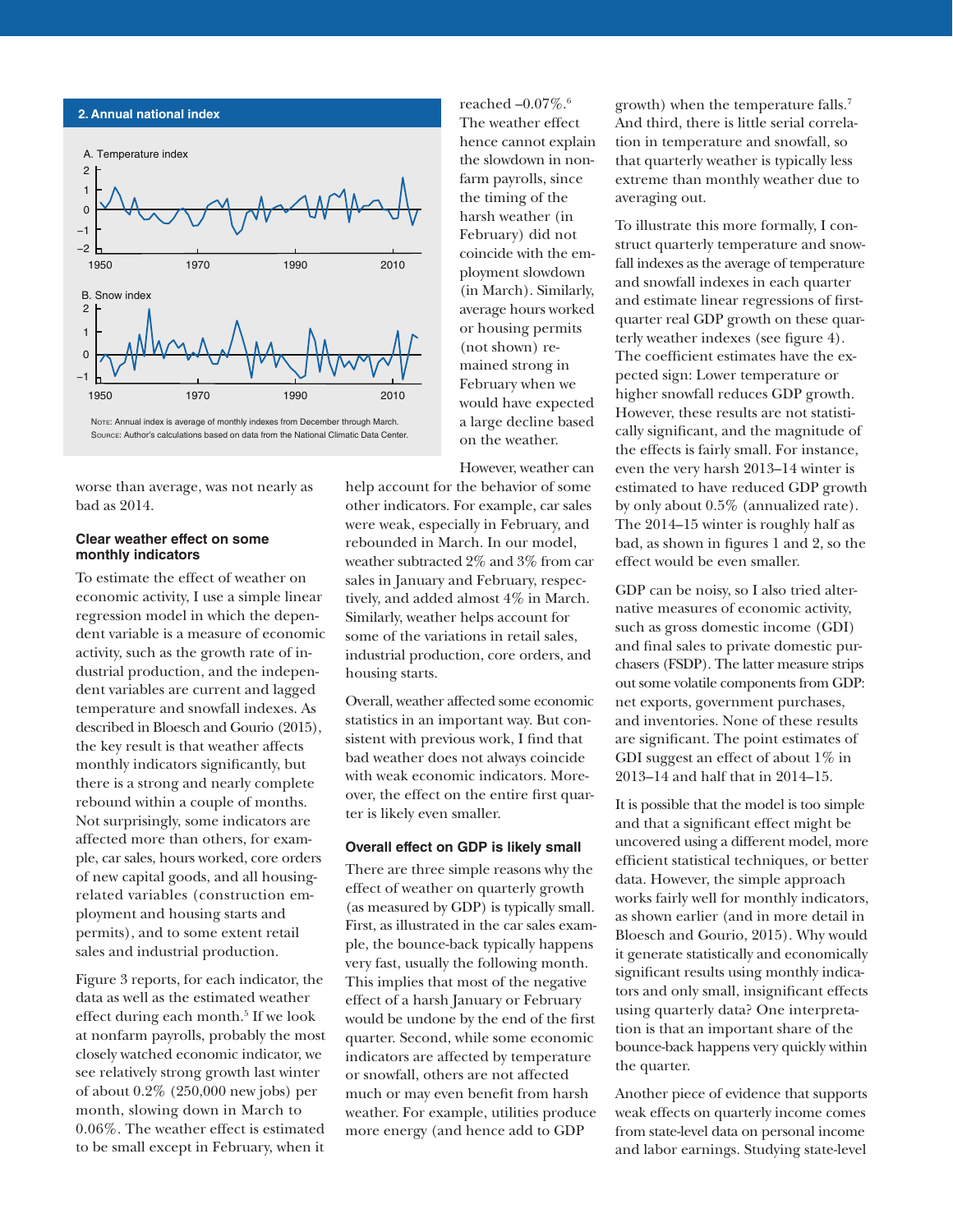#### **3. Data (line) and estimated weather effect (bar)**

–1



2014m9 2015m1 2015m4 –4 –2 2014m9 2015m1 2015m4

Source: Author's calculations based on data from Haver Analytics and the National Climatic Data Center.

#### **4. Regressions of economic indicators on temperature and snowfall indexes**

|                     | <b>National-level</b> |                  |                  | State-level            |                       |
|---------------------|-----------------------|------------------|------------------|------------------------|-----------------------|
|                     | <b>GDP</b>            | <b>GDI</b>       | <b>FSDP</b>      | <b>PI4</b>             | LE4                   |
| Temperature         | 0.252<br>(0.924)      | 1.023<br>(0.835) | 0.338<br>(0.823) | $-0.00393$<br>(0.0930) | 0.0383<br>(0.118)     |
| Snowfall            | $-0.138$<br>(0.924)   | 0.249<br>(0.835) | 0.175<br>(0.823) | $-0.210**$<br>(0.0863) | $-0.180*$<br>(0.0947) |
| <b>Observations</b> | 66                    | 65               | 66               | 2.159                  | 3,071                 |
| R-squared           | 0.006                 | 0.040            | 0.003            | 0.688                  | 0.547                 |

Notes: Regression of real gross domestic product (GDP), gross domestic income (GDI), final sales to domestic purchasers (FSDP), and state-level personal income growth per capita (PI4) or labor earnings (LE4) on national or state-level temperature and snowfall<br>indexes. Regression includes state fixed effects and time fixed effects. Only the first qu for national level and 1969–2014 for state-level. Standard errors are clustered by year for the panel regressions.

Sources: Author's calculations based on data from Haver Analytics and the National Climatic Data Center.

data allows me to increase the size of the data, which helps me to measure the effect of weather more precisely. I estimate a simple linear model of personal income growth (nominal, per capita, measured as the growth over the last four quarters) and estimate it using the first quarter of each year. The independent variables include state and time fixed effects and the state-level temperature and snowfall indexes. Figure 4 shows that one obtains a coefficient similar to the one found using national GDP, and it is now statistically significant. Taken at face value, this coefficient

suggests that the overall effect of the 2014–15 winter on annualized GDP was about 0.2%.

#### **Conclusion**

Weather clearly affects many monthly economic indicators. But there may be a tendency to attribute too much to weather. First, the 2015 winter was not as harsh as that of 2014. Second, the timing of the decline in economic indicators does not coincide with the timing of harsh weather. Third, the rebound following bad weather occurs quickly. Fourth, the direct estimated effects of

weather on quarterly GDP or personal income are small (and barely significant). These reasons lead one to have some skepticism that weather had a very important effect on measured GDP in the first quarter. However, there is substantial uncertainty around these estimates, so more work is needed to develop better statistical models to capture the effect of weather on the economy.

- <sup>1</sup> See, e.g., *Wall Street Journal*, "Winter snow weighs on first-quarter GDP," http:// blogs.wsj.com/economics/2015/02/12/ winter-snow-weighs-on-first-quarter-gdp/.
- <sup>2</sup> See, e.g., [http://www.frbsf.org/economic](http://www.frbsf.org/economic-research/publications/economic-letter/2015/may/weak-first-quarter-gdp-residual-seasonality-adjustment/)[research/publications/economic-letter/](http://www.frbsf.org/economic-research/publications/economic-letter/2015/may/weak-first-quarter-gdp-residual-seasonality-adjustment/)  [2015/may/weak-first-quarter-gdp-residual](http://www.frbsf.org/economic-research/publications/economic-letter/2015/may/weak-first-quarter-gdp-residual-seasonality-adjustment/)[seasonality-adjustment/;](http://www.frbsf.org/economic-research/publications/economic-letter/2015/may/weak-first-quarter-gdp-residual-seasonality-adjustment/) [http://www.federalreserve.gov/](http://www.federalreserve.gov/econresdata/notes/feds-notes/2015/residual-seasonality-in-gdp-20150514.html) [econresdata/notes/feds-notes/2015/](http://www.federalreserve.gov/econresdata/notes/feds-notes/2015/residual-seasonality-in-gdp-20150514.html) [residual-seasonality-in-gdp-20150514.html;](http://www.federalreserve.gov/econresdata/notes/feds-notes/2015/residual-seasonality-in-gdp-20150514.html) and [http://libertystreeteconomics.](http://libertystreeteconomics.newyorkfed.org/2015/06/the-myth-of-first-quarter-residual-seasonality.html) [newyorkfed.org/2015/06/the-myth-of](http://libertystreeteconomics.newyorkfed.org/2015/06/the-myth-of-first-quarter-residual-seasonality.html)[first-quarter-residual-seasonality.html](http://libertystreeteconomics.newyorkfed.org/2015/06/the-myth-of-first-quarter-residual-seasonality.html).
- This article builds on Justin Bloesch and François Gourio, 2015, "The effect of winter weather on U.S. economic activity," *Economic Perspectives*, Federal Reserve Bank of Chicago, Vol. 39, First Quarter, pp. 1–20, available at [https://www.chicagofed.org/~/](https://www.chicagofed.org/~/media/publications/economic-perspectives/2015/1q2015-part1-bloesch-gourio-pdf.pdf) [media/publications/economic-perspectives/](https://www.chicagofed.org/~/media/publications/economic-perspectives/2015/1q2015-part1-bloesch-gourio-pdf.pdf)  [2015/1q2015-part1-bloesch-gourio-pdf.pdf](https://www.chicagofed.org/~/media/publications/economic-perspectives/2015/1q2015-part1-bloesch-gourio-pdf.pdf). There has been some recent work on the effect of winter weather on high-frequency

Charles L. Evans, *President*; Daniel G. Sullivan, *Executive Vice President and Director of Research*; David Marshall, *Senior Vice President and Associate Director of Research*; Spencer Krane, *Senior Vice President and Senior Research Advisor*; Daniel Aaronson, *Vice President, microeconomic policy research*; Jonas D. M. Fisher, *Vice President, macroeconomic policy research*; Anna L. Paulson, *Vice President, finance team*; William A. Testa, *Vice President, regional programs, and Economics Editor*; Helen Koshy and Han Y. Choi, *Editors*; Julia Baker, *Production Editor*; Sheila A. Mangler, *Editorial Assistant*.

*Chicago Fed Letter* is published by the Economic Research Department of the Federal Reserve Bank of Chicago. The views expressed are the authors' and do not necessarily reflect the views of the Federal Reserve Bank of Chicago or the Federal Reserve System.

© 2015 Federal Reserve Bank of Chicago *Chicago Fed Letter* articles may be reproduced in whole or in part, provided the articles are not reproduced or distributed for commercial gain and provided the source is appropriately credited. Prior written permission must be obtained for any other reproduction, distribution, republication, or creation of derivative works of *Chicago Fed Letter* articles. To request permission, please contact Helen Koshy, senior editor, at 312-322-5830 or email Helen.Koshy@chi.frb.org. *Chicago Fed Letter*  and other Bank publications are available at https://www.chicagofed.org.

ISSN 0895-0164